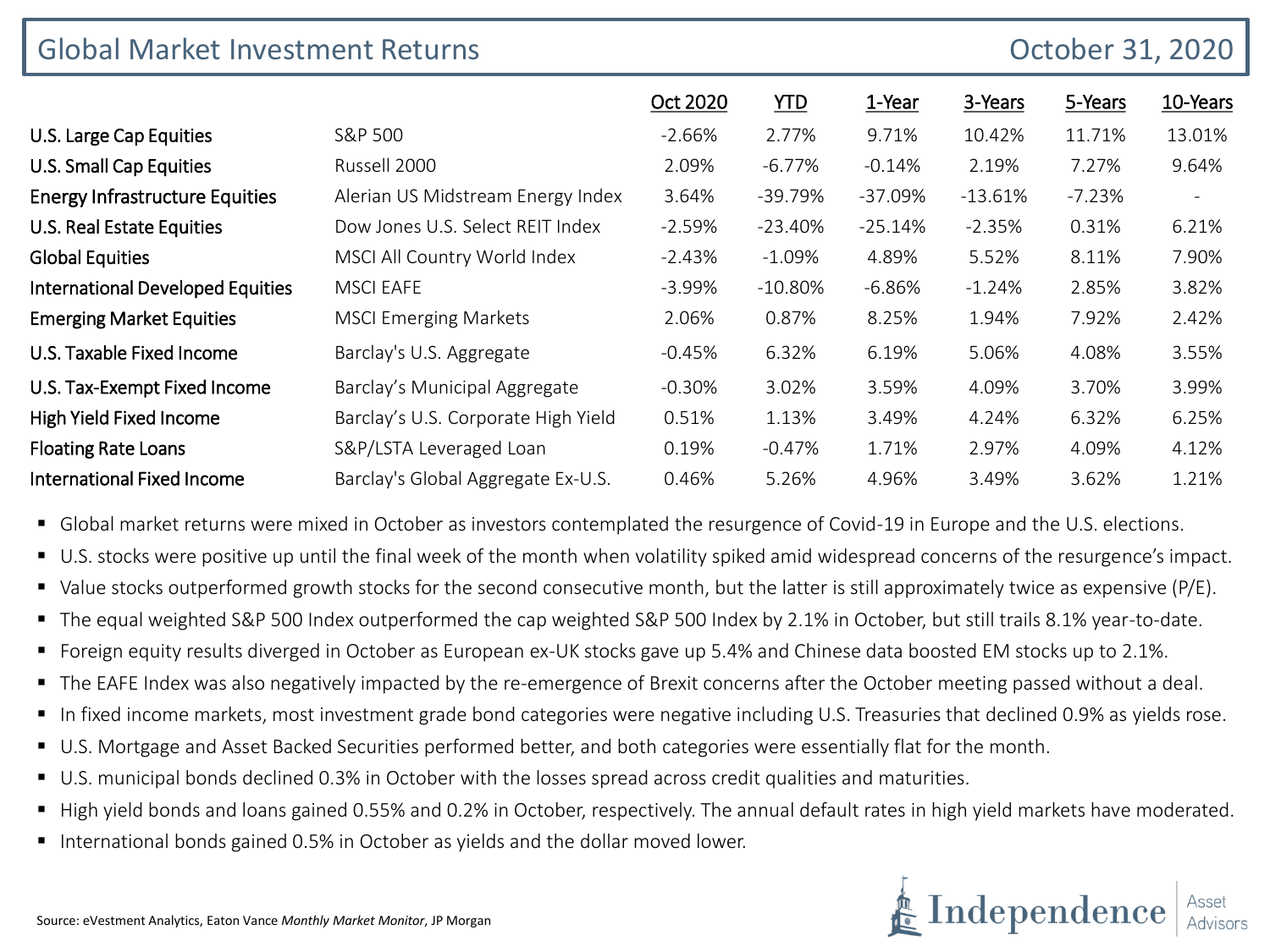#### Economic Update

- The U.S. dollar was flat against the Canadian dollar in October.
- The Canadian economy grew by 1.2% in August after gaining 3.1% in July.
- Despite the favorable monthly results, the overall economic activity remains about 5% below the February pre-pandemic level.
- The economic growth appears to have bifurcated, as the public sector (e.g. administration, healthcare, education) and manufacturing sector (e.g. computer systems) show signs of continued recovery, while other sectors such as mining/quarrying, oil/gas refinement and tourism continued to struggle.
- The oil and gas industry declined 3.9% overall in August, and the important sub-category of oil sand extraction dropped 7.5%.



| <b>Date Range</b>         | <b>USD to CAD</b> | $+/-$   | <b>\$USD 1,000,000</b> | <b>CAD Profile</b>             |                                     |  |  |  |
|---------------------------|-------------------|---------|------------------------|--------------------------------|-------------------------------------|--|--|--|
| <b>YTD</b>                | 1.2962-1.3323     | $+2.8%$ | $=$<br>\$CAD 1,332,310 | 1.60%<br><b>Inflation Rate</b> |                                     |  |  |  |
| 1-Year                    | 1.3137-1.3323     | $+1.4%$ | @1.33231               | Interest Rate                  | 0.25%<br>http://www.bankofcanada.ca |  |  |  |
| 3-Years                   | 1.2895-1.3323     | $+3.2%$ | (10/31/2020)           | Information                    |                                     |  |  |  |
| SOUTCAS' VA COM BLOOMBATG |                   |         |                        |                                | Asset<br>Independence<br>Advisors   |  |  |  |

Advisors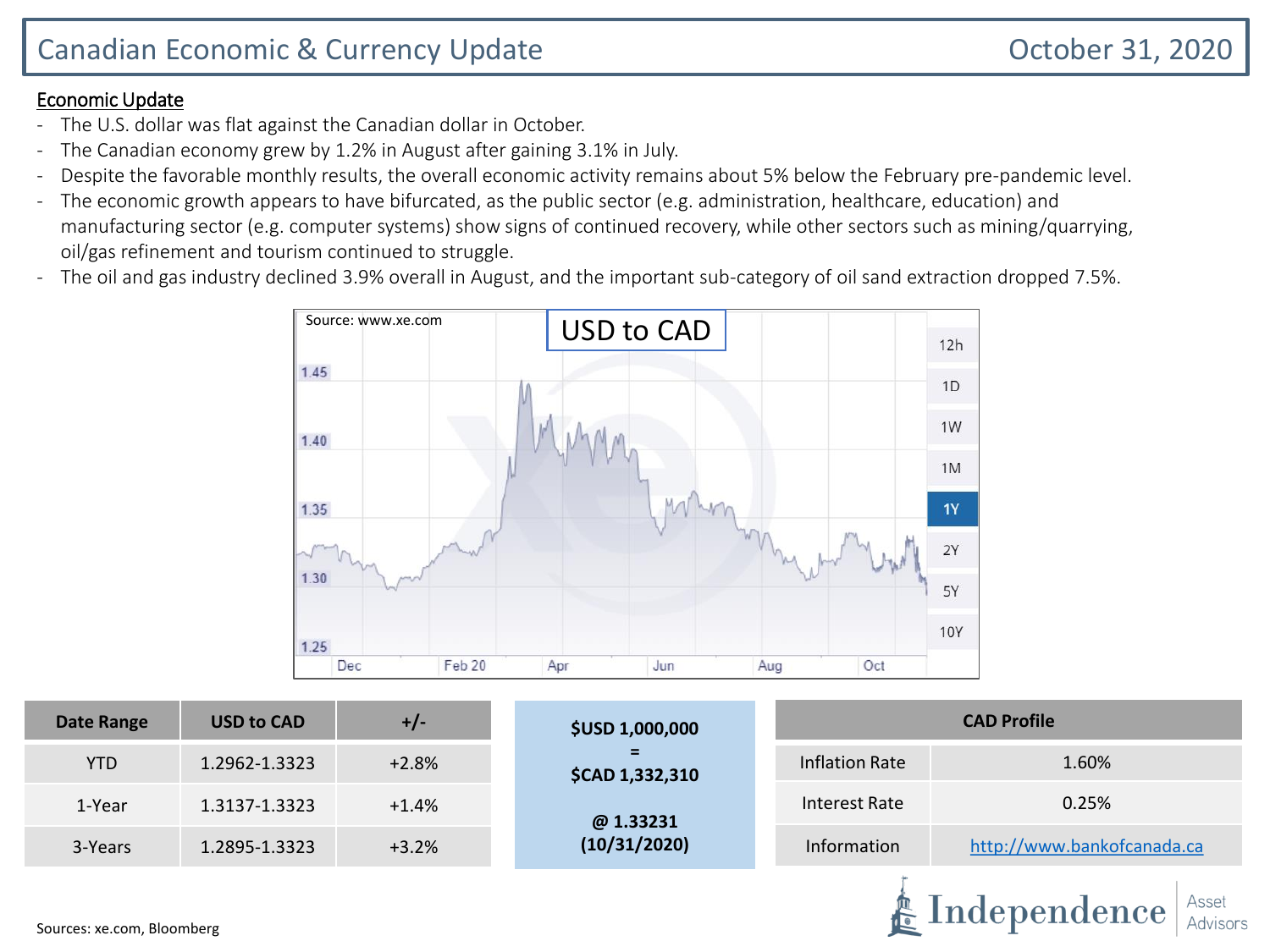## Copper Price History & Outlook **Copper Price History & Outlook** October 31, 2020

The larger chart below shows the historical daily COMEX copper price, which is displayed in U.S. dollars per pound. The chart provides 20 years of price history as well as past recessions.

The chart embedded in the bottom right hand corner provides a zoomed-in image of the 2020 YTD copper price movement.

The price of copper as of October  $31<sup>st</sup>$  was \$3.05 per pound. Copper began the year priced at \$2.80 per pound, before falling 25%, or \$0.70 per pound, to \$2.10 on March 23, 2020. The commodity has fully recovered from the March low.



#### Copper Price Outlook

Copper prices ended October \$0.02 higher and have gained \$0.09 from the end of the March-July rally, amid higher price volatility (see embedded chart).

Despite showing signs of stalling, copper did still reach a 28-month high on October 22<sup>nd</sup> and it ended the month only \$1.53 below the all time high set on January 31, 2011.

Copper is a good indicator of economic stability and looking ahead analysts at Goldman Sachs "believe that structural underinvestment, policy-driven demand and macro tailwinds from a weakening dollar and rising inflation risk may create a bullish outlook for 2021."

With a Biden victory, Goldman expects "increased U.S. copper demand by 2% over the next five years." In addition, Goldman predicts copper prices will increase 2.9% within three months, 6.6% within six months, and 10.3% by this time next year.